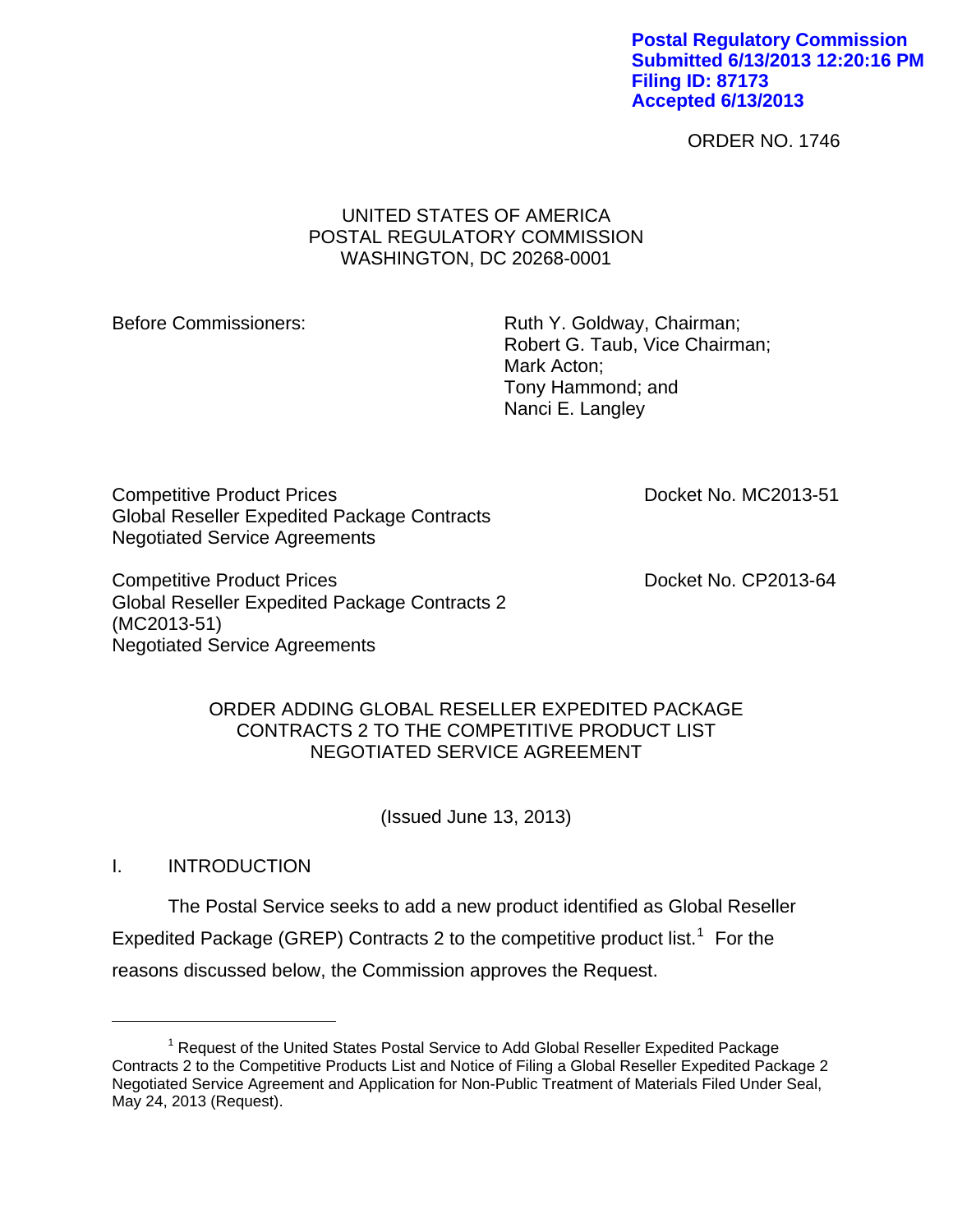### II. BACKGROUND

 $\overline{a}$ 

On May 24, 2013, in accordance with 39 U.S.C. § 3642 and 39 C.F.R. § 3020.30 *et seq*., the Postal Service filed the Request, along with supporting documents and the negotiated service agreement that the Postal Service seeks to have designated as the baseline agreement for the GREP Contracts 2 product (Agreement). In the Request, the Postal Service asserts that GREP Contracts 2 is a competitive product that establishes prices and classifications "not of general applicability" within the meaning of 39 U.S.C. § 3632(b)(3). *Id*. at 1. In support of its Request, the Postal Service submitted a copy of Governors' Decision No. 11-6,<sup>[2](#page-1-0)</sup> proposed Mail Classification Schedule (MCS) language, a statement supporting the Request, and the Agreement. The Postal Service later separately filed a certification of compliance with 39 U.S.C. § 3633(a) and supporting financial workpapers. $^3$  $^3$  In addition, the Postal Service submitted an application for non-public treatment of materials to maintain redacted portions of Governors' Decision No. 11-6, the Agreement, customer-identifying information, and related financial information filed under seal. Request, Attachment 1.

On May 29, 2013, the Commission issued Order No. 1733, establishing the two dockets, appointing a Public Representative, and providing interested persons with an opportunity to comment.

<span id="page-1-0"></span> $2$  Decision of the Governors of the United States Postal Service on the Establishment of Prices and Classifications for Domestic Competitive Agreements, Outbound International Competitive Agreements, Inbound International Competitive Agreements, and Other Non-Published Competitive Rates, March 22, 2011 (Governors' Decision No. 11-6).

<span id="page-1-1"></span> $3$  Notice of the United States Postal Service of Filing Supplemental Materials, May 28, 2013 (Supplement). As noted in Order No. 1733, for purposes of 39 C.F.R. § 3015.5(a), the Commission considers May 28, 2013 (the day the Postal Service submitted all information required under that section), to be the date of filing of the Request. Notice and Order Concerning Filing of Global Reseller Expedited Package Contracts 2 Negotiated Service Agreement, May 29, 2013, at 2 (Order No. 1733). In the future, the Postal Service should file all of its supporting information contemporaneously with its Request.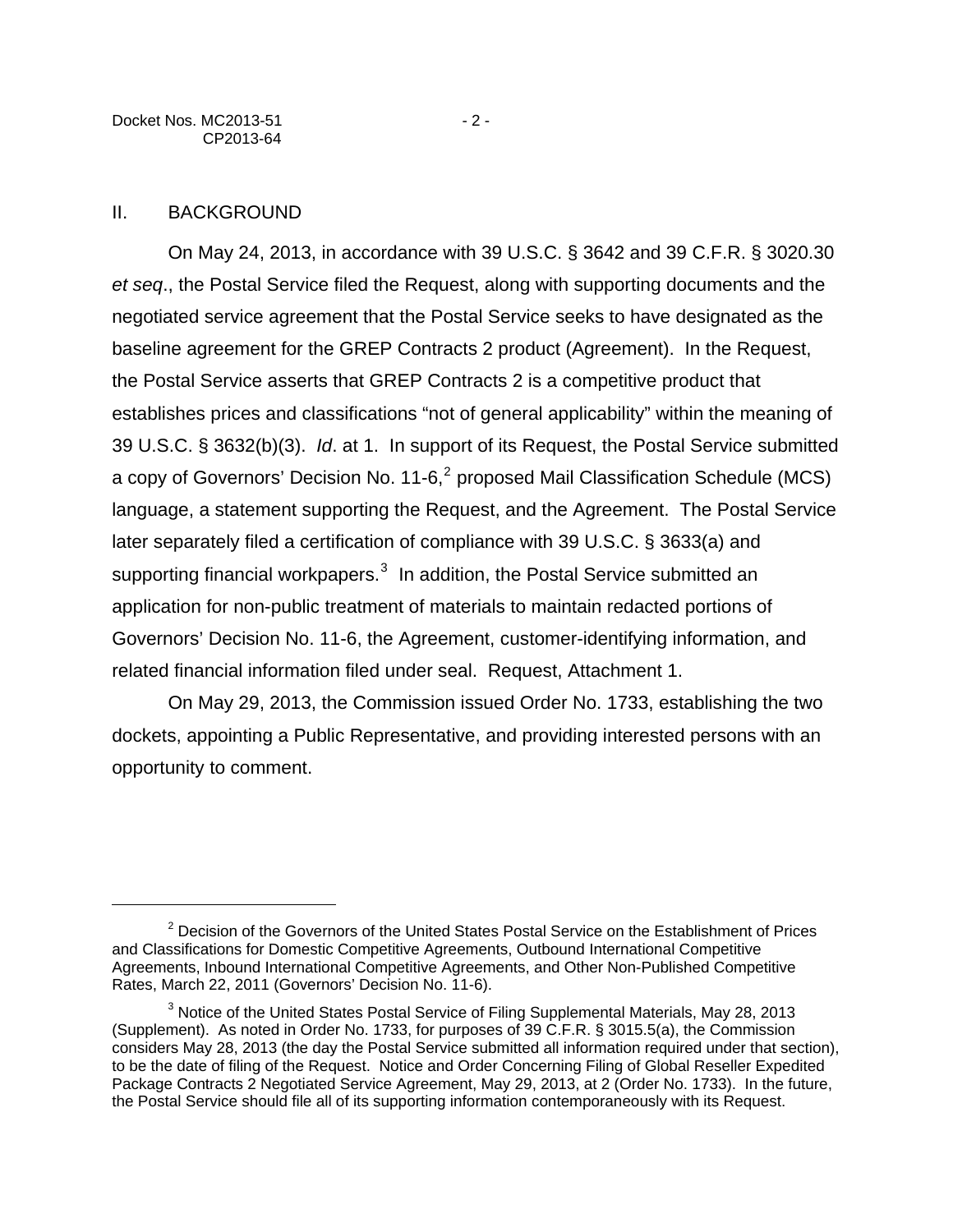Chairman's Information Request No. 1 was issued with respect to the Request.<sup>[4](#page-2-0)</sup> The Postal Service responded to CHIR No. 1 on June 10, 2013.<sup>[5](#page-2-1)</sup>

## III. COMMENTS

 $\overline{a}$ 

Comments were filed by the Public Representative.<sup>[6](#page-2-2)</sup> No other interested person submitted comments.

The Public Representative concludes that the Postal Service's Request to add GREP Contracts 2 to the competitive product list is appropriate and that the prices under the Agreement satisfy the requirements of 39 U.S.C. § 3633(a). PR Comments at 3. She notes that the proposed GREP Contracts 2 product differs from the existing GREP Contracts 1 product in that the GREP Contracts 2 product includes Outbound Single-Piece First-Class Package International Service prices as well as Express Mail International and Priority Mail International prices. *Id*. She finds that it would be reasonable to designate the Agreement as the baseline agreement for the GREP Contracts 2 product. *Id*.

The Public Representative identifies several concerns with the MCS language proposed by the Postal Service. The Public Representative asserts that the MCS language should include information about the baseline agreement for GREP Contracts 2, use consistent language to describe the meaning of "FCPIS," and reflect the expiration date for the Agreement and the contract approved in Docket No. CP2011-55. *Id*. at 4.

Additionally, the Public Representative argues that the Postal Service should be required to notify the Commission of the effective date of the Agreement. *Id*. at 4-5.

<sup>&</sup>lt;sup>4</sup> Chairman's Information Request No. 1, June 6, 2013 (CHIR No. 1).

<span id="page-2-1"></span><span id="page-2-0"></span><sup>&</sup>lt;sup>5</sup> Response of the United States Postal Service to Chairman's Information Request No. 1, June 10, 2013 (Response to CHIR No. 1).

<span id="page-2-2"></span><sup>&</sup>lt;sup>6</sup> Public Representative Comments on Postal Service Request to Add Global Reseller Expedited Package Contracts 2 to the Competitive Products List, June 4, 2013 (PR Comments).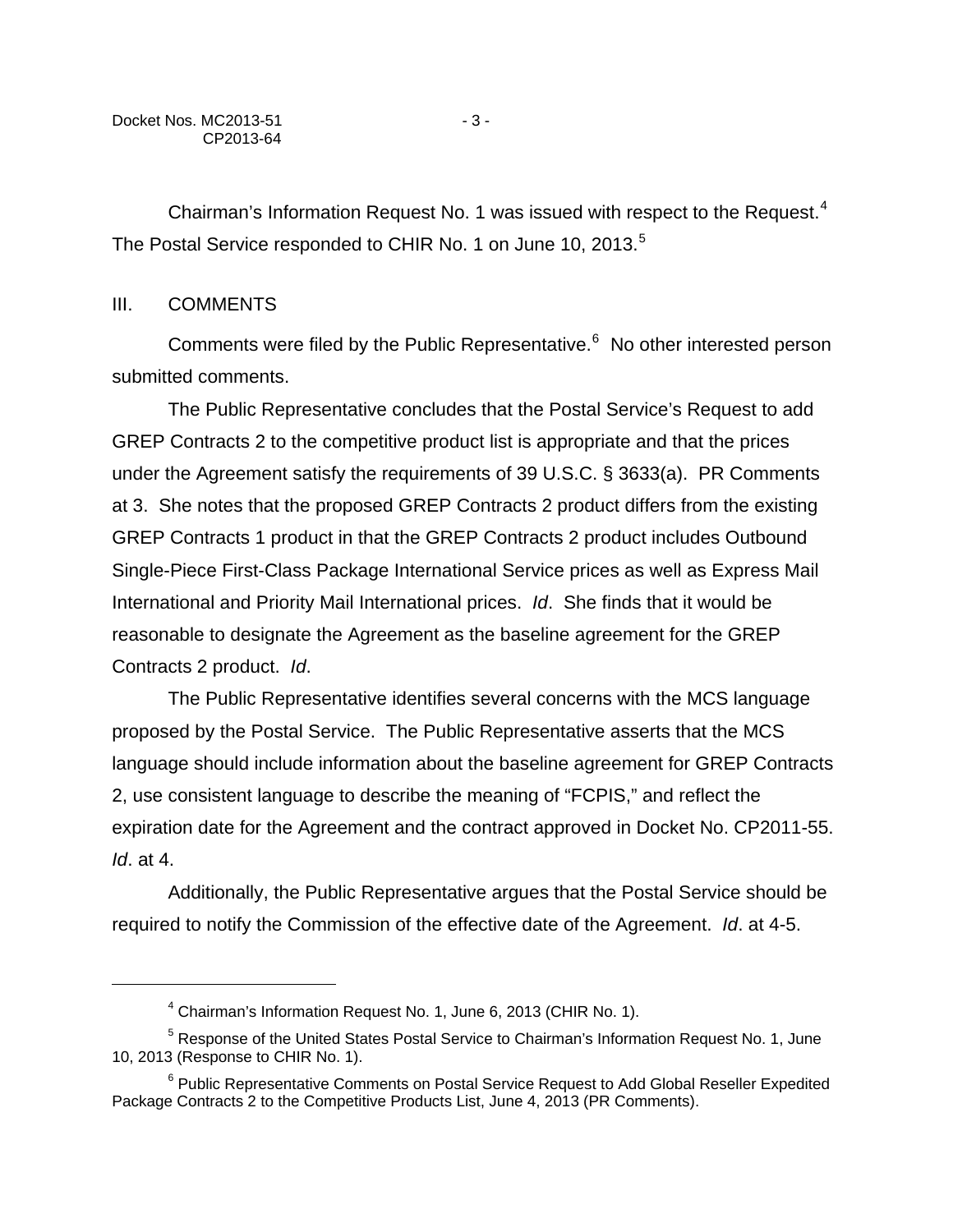## IV. COMMISSION ANALYSIS

The Commission has reviewed the Request, the Agreement, the supporting data filed under seal, the Response to CHIR No. 1, and the Public Representative's comments.

*Product list requirements*. The Commission's statutory responsibilities when evaluating the Request include assigning GREP Contracts 2 to either the market dominant or competitive product list. *See* 39 U.S.C. § 3642(b)(1); 39 C.F.R. § 3020.34. In addition, the Commission must give due regard to the availability and nature of private sector enterprises engaged in delivering the product, the views of those who use the product, and the likely impact on small business concerns. *See* 39 U.S.C. § 3642(b)(3); 39 C.F.R. §§ 3020.32(f), (g), and (h).

The Postal Service states that other shippers who provide services similar to GREP Contracts 2 constrain its bargaining position and that it can therefore neither raise prices nor decrease service, quality, or output without risking the loss of business to competitors. Request, Attachment 3 at 3. The Postal Service states that analogous international delivery services are available from private consolidators, freight forwarders, and integrators. *Id*. at 4. It further states that the Postal Service is unaware of any small business concerns that could offer comparable services to the contract partner but opines that the "net impact on small businesses is positive," because a GREP agreement offers small businesses "an additional option for shipping articles internationally, beyond the services offered by competitors." *Id*. at 5. Although the Postal Service asserts that it has no specific data relating to customer views regarding the Request, it reasons that the contract partner is "presumably aware" that other entities offer competitive services. *Id*. at 4-5.

Having considered the relevant statutory and regulatory requirements and the Postal Service's supporting justification, the Commission finds that GREP Contracts 2 is appropriately classified as competitive and is added to the competitive product list.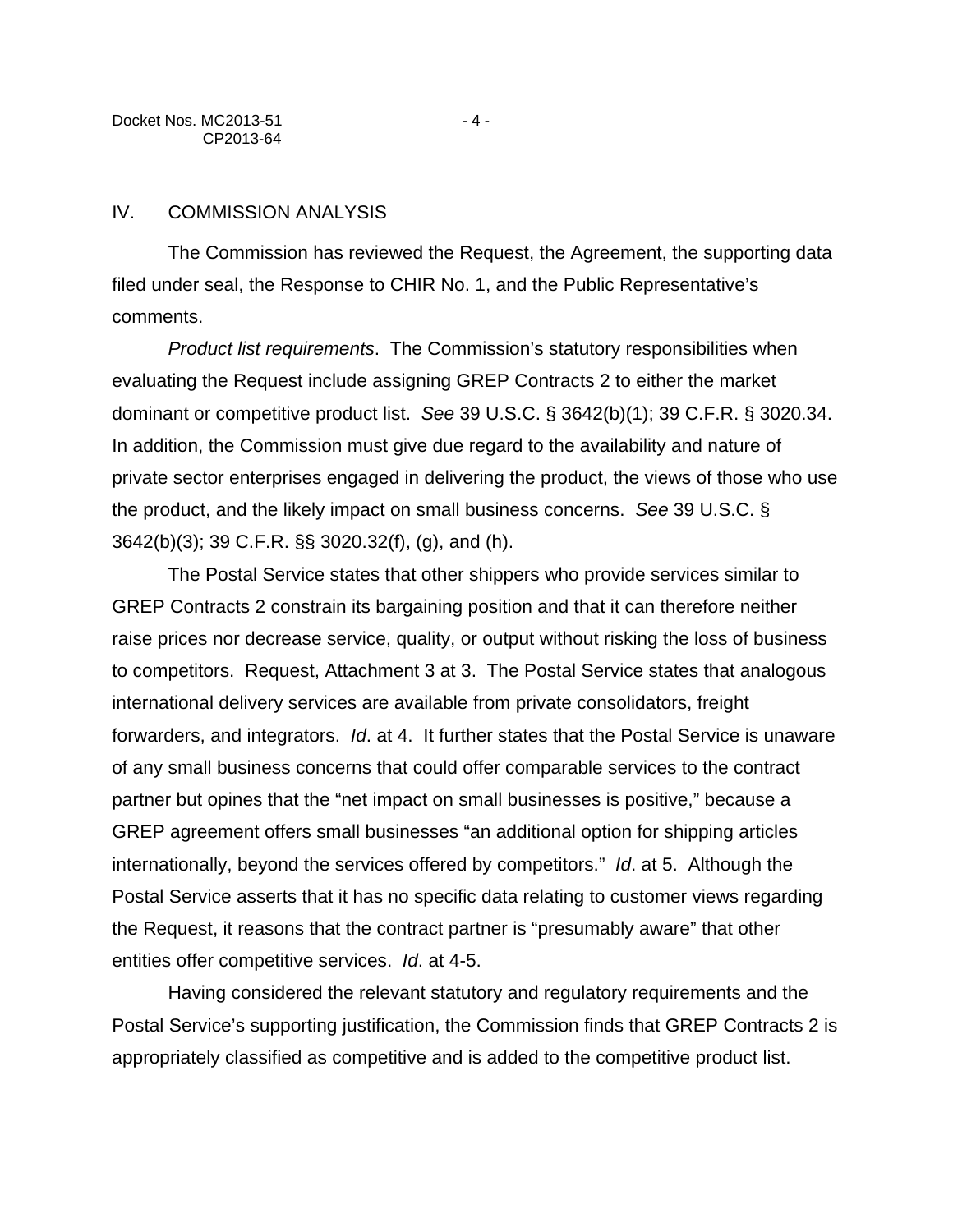1

*Product list and MCS language*. The Postal Service asserts that the Agreement is the immediate successor to a contract the Commission approved for inclusion in the GREP Contracts 1 product in Docket No. CP2011-55 (2010 Contract). Request at 4. As such, the Postal Service submitted proposed MCS language adding the GREP Contracts 2 product to the Global Reseller Expedited Package Contracts group described in section 2510.7 of the draft MCS. Request, Attachment 2B. The proposed MCS language is drafted as a series of amendments to section 2510.7 (Global Reseller Expedited Package Contracts).

As the Public Representative notes, section 2510.7 of the draft MCS lists the 2010 Contract as scheduled to expire in February 2016. PR Comments at 4. Article 14, paragraph 2, of the Agreement specifies that "[i]f an Effective Date for this Agreement is established, the 2010 Global Reseller Agreement [that is, the 2010 Contract] shall terminate at 11:59pm on the day prior to the Effective Date of this Agreement." Request, Attachment 4 at 9. However, Article 14, paragraph 2, also refers to "applicable obligations arising under" the 2010 Contract. *Id*. CHIR No. 1 sought to clarify which terms of the 2010 Contract will continue in effect after the termination date of the 2010 Contract. *See* CHIR No. 1. The Response to CHIR No. 1 discusses particular terms of the 2010 Contract that do not continue in effect, but does not identify or explain which terms  $\underline{do}$  continue in effect.<sup>[7](#page-4-0)</sup> The only term of the 2010 Contract explicitly identified by the Postal Service as continuing in effect is Article 19, concerning governing law. *Id*. at 6.

The Response to CHIR No. 1 suggests that the 2010 Contract specifically provides that certain terms will continue in effect even if the 2010 Contract is terminated early. For instance, Article 12, paragraph 3, of the 2010 Contract provides that "[i]n the event of early termination under this Article, the Reseller shall notify its PC Postage Provider and the Resellers' Designated Customers of the date the discounted prices will

<span id="page-4-0"></span><sup>7</sup> *See, e.g.,* Response to CHIR No. 1 at 5 ("Reseller is *released* from the obligation set forth in Paragraph 2 of Article 8 of the 2010 Global Reseller Agreement" (emphasis added)).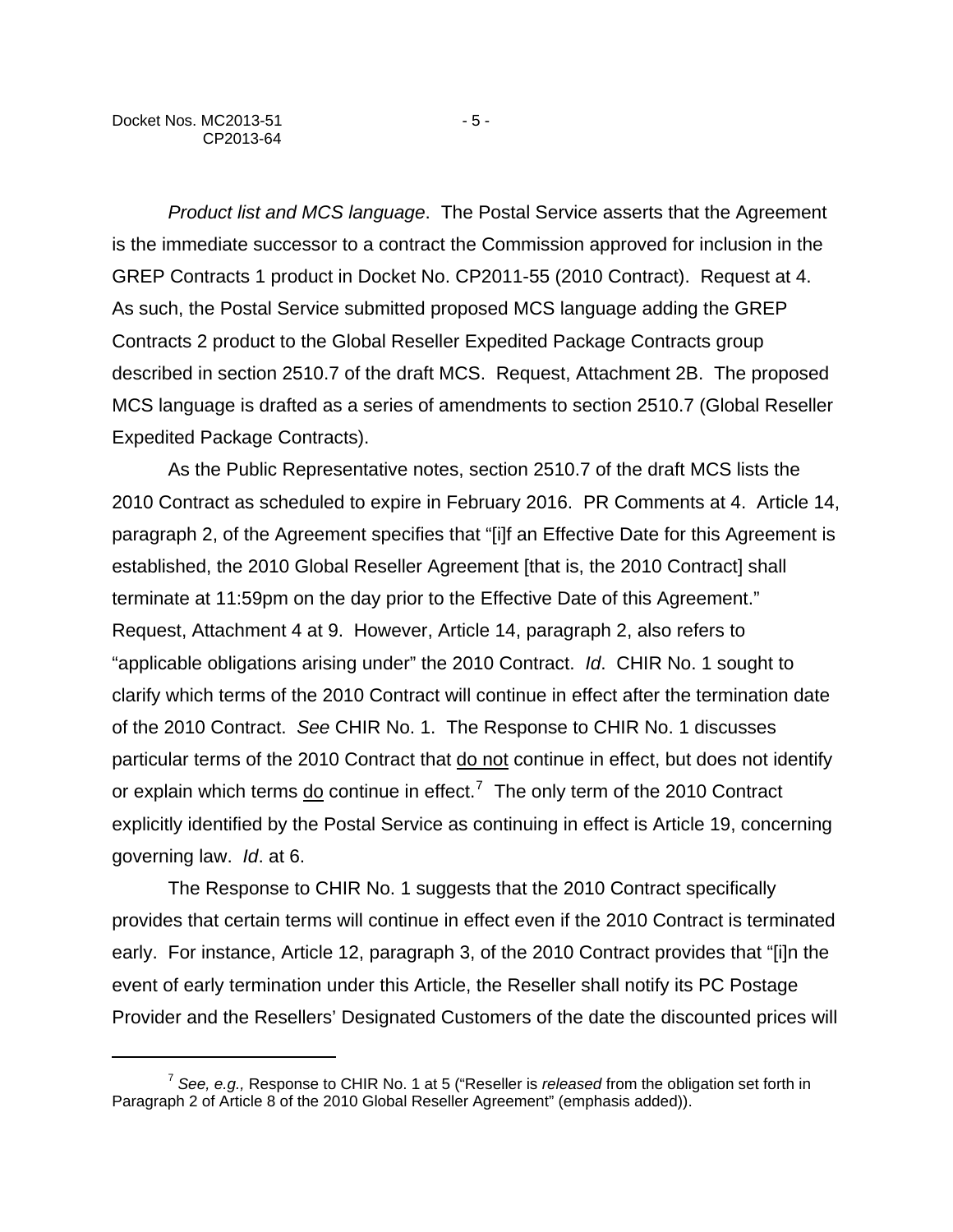$\overline{a}$ 

no longer be available to then [sic] through this Agreement."<sup>[8](#page-5-0)</sup> The Response to CHIR No. 1 also indicates that the Postal Service expects that at least one other term of the 2010 Contract, Article 19, will also continue in effect in the event of early termination, even though the 2010 Contract includes no specific statement to that effect. Response to CHIR No. 1 at 6.

Article 14, paragraph 2, of the Agreement appears to provide that certain terms that the 2010 Contract specifically stated would continue in effect in the event of early termination will not, in fact, continue in effect when the 2010 Contract is terminated by the Agreement.<sup>[9](#page-5-1)</sup> Thus, although the 2010 Contract terminates on the day before the Agreement takes effect, certain of its terms will continue in effect after termination. To clarify the continuing obligations of the parties, the Postal Service shall file with the Commission a list of the terms of the 2010 Contract that continue in effect after termination (that is, on and after the effective date of the Agreement).<sup>[10](#page-5-2)</sup> The Postal Service shall file the list contemporaneously with its notice of the effective date of the Agreement.

For purposes of the draft MCS, however, because the 2010 Contract's termination date is set by the Agreement filed in these dockets, it is appropriate to remove the 2010 Contract from the draft MCS.

<span id="page-5-0"></span><sup>&</sup>lt;sup>8</sup> Docket No. CP2011-55, Notice of United States Postal Service of Filing a Functionally Equivalent Global Reseller Expedited Package Negotiated Service Agreement and Application for Non-Public Treatment of Materials Filed Under Seal, December 28, 2010, Attachment 1 at 8 (2010 Notice).

<span id="page-5-1"></span><sup>&</sup>lt;sup>9</sup> The 2010 Contract contains no specific provision concerning the survival of Article 10 (customs duties and taxes), but Article 14, paragraph 2 of the Agreement provides that Article 10 will not continue in effect. *See* 2010 Notice, Attachment 1 at 8; Request, Attachment 4 at 9. The Postal Service explains that this is because Article 10 of the 2010 Contract is supplanted by an identical Article 10 contained in the Agreement. Response to CHIR No. 1 at 5.

<span id="page-5-2"></span> $10$  For instance, the Postal Service argues that there is no need for Article 10 of the 2010 Contract to continue in effect because the Agreement contains an identical Article 10. Response to CHIR No. 1 at 5. This rationale would appear to apply equally to Article 19 of the 2010 Contract which is identical to Article 19 in the Agreement, but which the Postal Service states will continue in effect. *Id*. at 6; 2010 Notice, Attachment 1 at 10; Request, Attachment 4 at 10. In its filing, the Postal Service should reconcile this apparent inconsistency.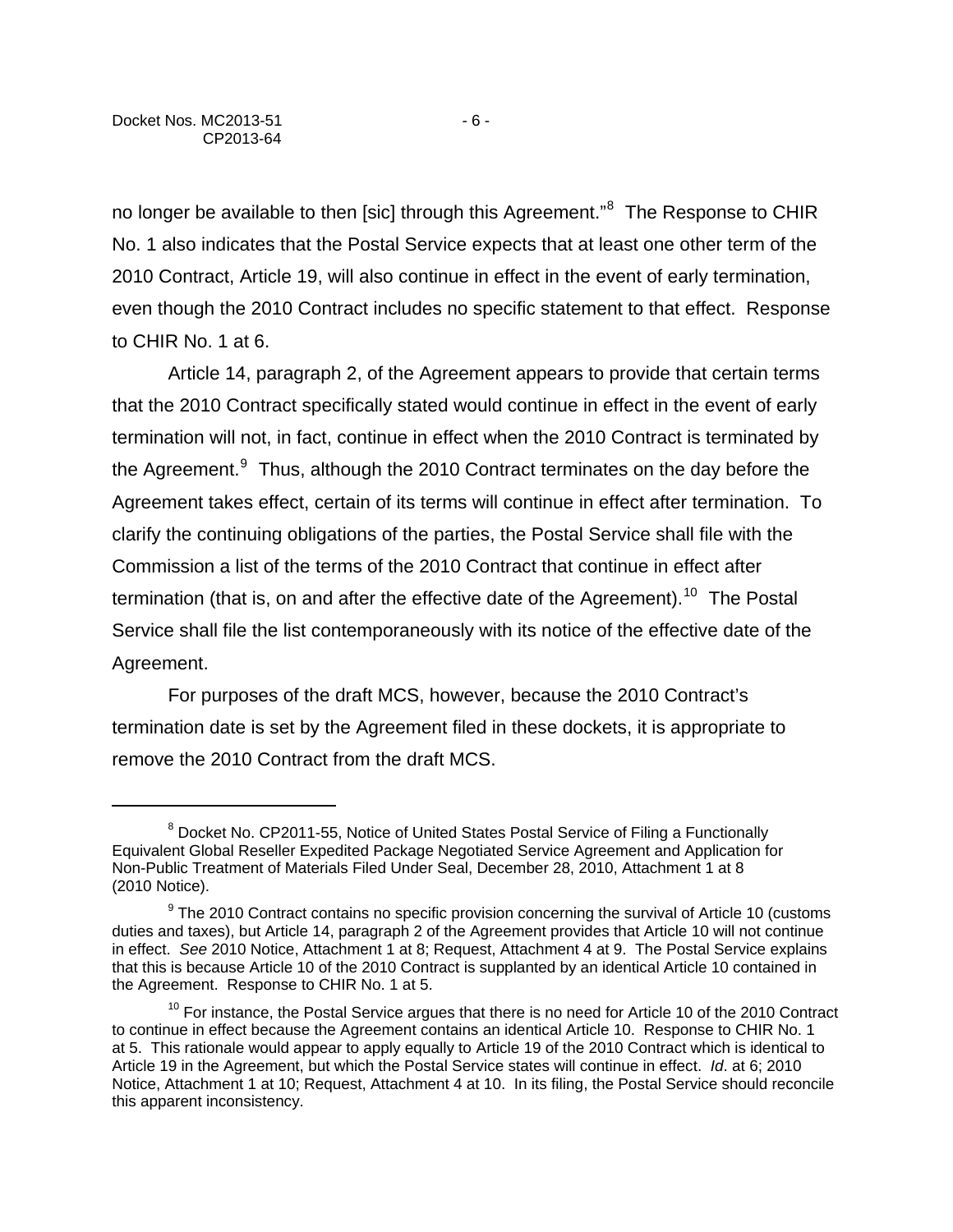$\overline{a}$ 

The Public Representative identified two concerns with the Postal Service's proposed MCS language. PR Comments at 4. The first is that the proposed MCS language includes no indication that the Agreement would become the baseline agreement for the GREP 2 product. As discussed below, the Commission designates the Agreement as the baseline agreement for purposes of the GREP Contracts 2 product. Language to that effect will be included in the GREP Contracts 2 draft MCS product description.

The Public Representative also asserts that the proposed MCS language and the Request assign different meanings to the abbreviation "FCPIS." *Id.*. The proposed MCS language refers to the FCPIS product as "Outbound Single-Piece First-Class Package International Service," while the Request refers to it as "First-Class Package International Service."<sup>[11](#page-6-0)</sup> The product name preferred by the Postal Service appears to be "Outbound Single-Piece First-Class Package International Service."<sup>[12](#page-6-1)</sup> To eliminate future confusion on this point, the competitive product list shall be revised to refer to "Outbound Single-Piece First-Class Package International Service." No change to the proposed MCS language for the GREP Contracts 2 product relating to FCPIS is necessary.

The Commission will make the conforming changes discussed above and other minor changes to the draft MCS language regarding the GREP Contract 2 product and the Global Reseller Expedited Package Contracts group product description proposed

<span id="page-6-0"></span><sup>&</sup>lt;sup>11</sup> Request, Attachment 2B; Request at 5. This inconsistency is reflected in the inconsistency between the competitive product list and the draft MCS. As a result of Order No. 1461, the name of the product that appears on the competitive product list is "First-Class Package International Service." Docket No. MC2012-44, Order No. 1461, Order Approving Request for Product List Transfer, September 10, 2012, at 12 (Order No. 1461). The name of the product that appears on the Draft MCS competitive product list is "Outbound Single-Piece First-Class Package International Service." (Draft) Mail Classification Schedule, Revision Date April 1, 2013, at 205, available at *http://www.prc.gov/prcdocs/home/whatsnew/Draft%20MCS%2004012013\_3114.pdf.*

<span id="page-6-1"></span><sup>12</sup> *See* Docket No. MC2012-44, Request of the United States Postal Service to Transfer Outbound Single-Piece First-Class Mail International Packages and Rolls to the Competitive Product List, August 10, 2012, Attachment C at 9 (2012 Request). *But see* 2012 Request at 1, where the Postal Service requests that the Commission "add a nearly identical new product, titled 'First-Class Package International Service™' (FCPIS), to the competitive product list."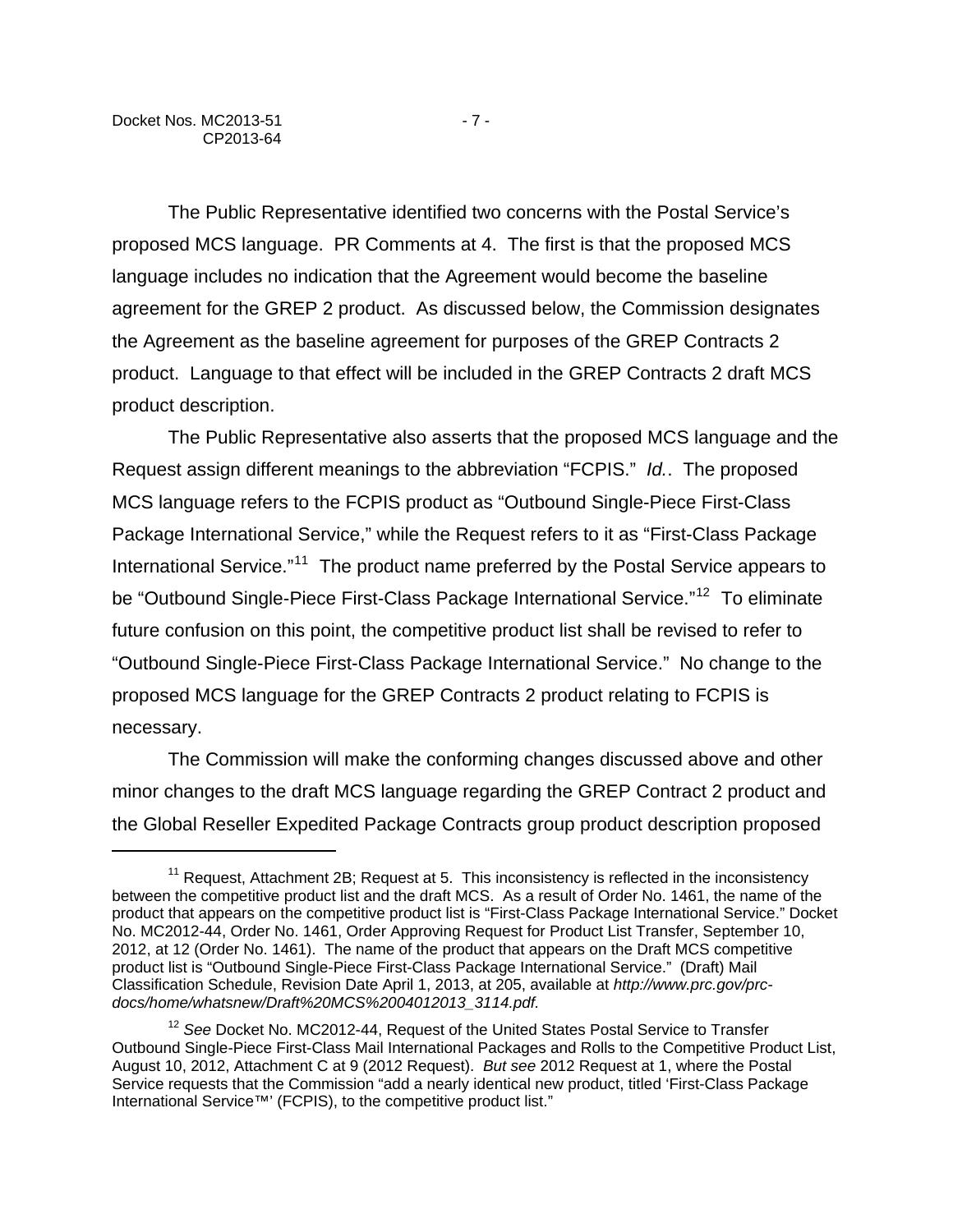$\overline{a}$ 

by the Postal Service. The Commission's revisions to the draft MCS to reflect approval of the proposal are shown below the signature line of this Order.

*Cost considerations*. Because GREP Contracts 2 is a competitive product, the Postal Service must show that a negotiated service agreement included within the product covers its attributable costs, contributes to the Postal Service's institutional costs, and does not cause any market dominant products to subsidize competitive products. 39 U.S.C. § 3633(a); 39 C.F.R. § 3015.5.

After it filed its Request, the Postal Service submitted a certified statement that the Agreement complies with the requirements of 39 U.S.C. § 3633(a). Supplement, Attachment 2C. In addition, the Postal Service subsequently filed supporting revenue and cost data showing that the Agreement is expected to cover its costs. Based on its analysis of the supporting data, the Commission finds that the Agreement comports with the provisions applicable to rates for competitive products in 39 U.S.C. § 3633(a) and 39 C.F.R. § 3015.7.

*Baseline agreement*. The Commission designates the Agreement as the baseline agreement for the GREP Contracts 2 product.<sup>[13](#page-7-0)</sup> Following current practice, in any future request to add a negotiated service agreement to the GREP Contracts 2 product, the Postal Service shall identify all significant differences between the new negotiated service agreement and the baseline agreement. Significant differences include terms and conditions that impose new obligations or new requirements on any party to the negotiated service agreement. The docket referenced in the caption of the request should be Docket No. MC2013-51. In conformity with current practice, a redacted copy of Governors' Decision No. 11-6 should be included with the request.

<span id="page-7-0"></span> $13$  The Postal Service requested that the Agreement "be considered as the new 'baseline' contract for future functional equivalency analysis concerning the Global Reseller Expedited Package Contracts product." Request at 5. Because baseline agreements are generally established for each product within a grouping, this appears to be a request to consider the Agreement as the baseline agreement for the GREP Contracts 2 product, not for the GREP Contract group as a whole. *See, e.g.,* section 2510.3.6 of the draft MCS (establishing separate baseline agreements for GEPS 3 and GEPS 4) and section 2510.6.6 of the draft MCS (establishing separate baseline agreements for Global Plus 1C and Global Plus 2C).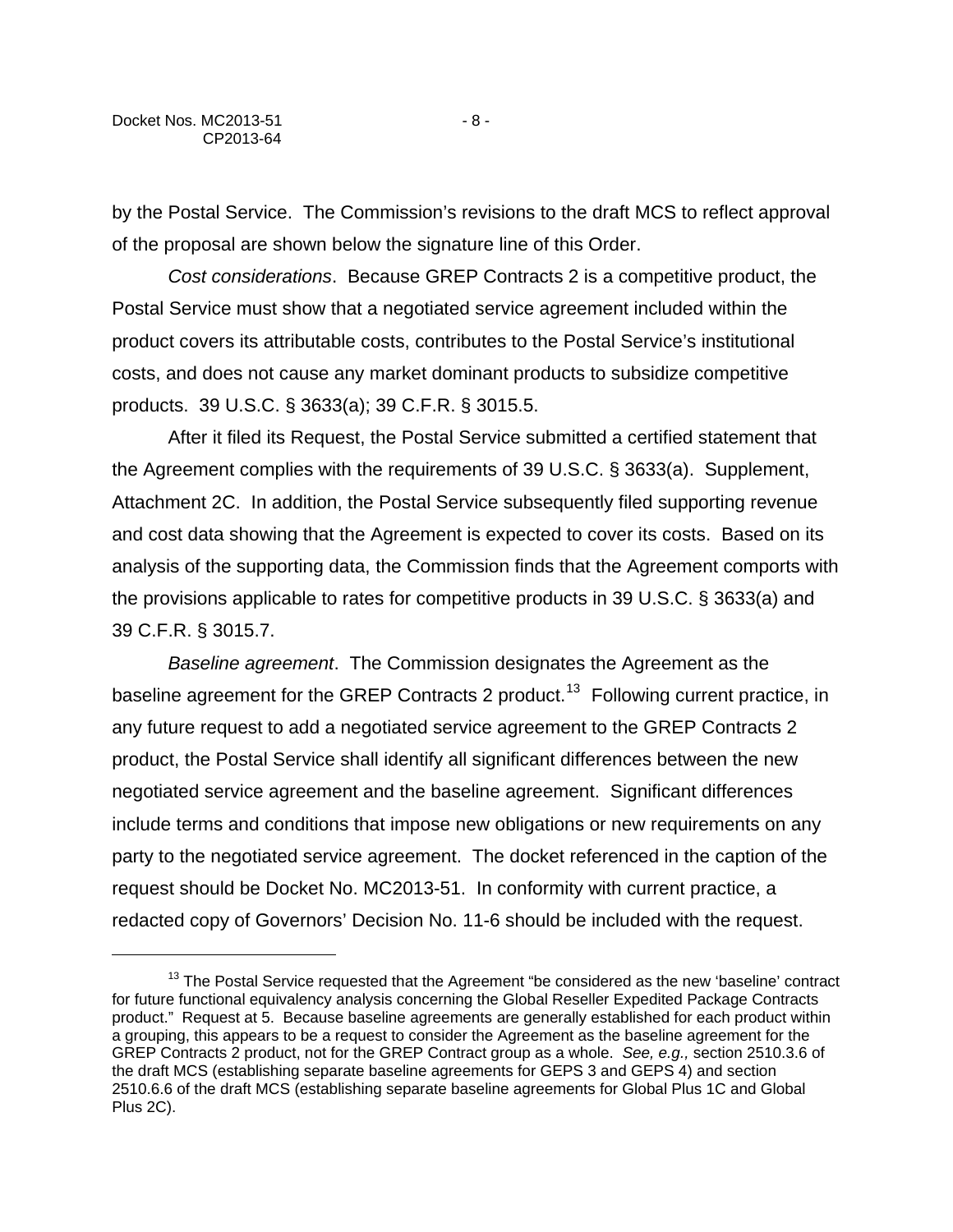*Follow-up submissions.* The Agreement is scheduled to expire one year after the expiration or effective date of the Agreement, unless either party terminates the Agreement earlier. Request, Attachment 4 at 7. The Postal Service shall promptly notify the Commission of the effective date of the Agreement and the termination date of the contract that is the subject of Docket No. CP2011-55 as discussed above. Upon termination of the Agreement by either party, the Postal Service shall inform the Commission of this development and the date of termination. In addition, within 30 days of the termination of the Agreement, the Postal Service shall file costs, volumes, and revenues disaggregated by weight and country group associated with the Agreement, including any penalties paid.

In conclusion, the Commission approves GREP Contracts 2 as a new product and designates the Agreement as the baseline agreement for the GREP Contracts 2 product. The revision to the competitive product list appears below the signature of this Order and is effective immediately.

# V. ORDERING PARAGRAPHS

# *It is ordered:*

- 1. Global Reseller Expedited Package Contracts 2 (MC2013-51and CP2013-64) is added to the competitive product list as a new product under Negotiated Service Agreements, International. The revision to the competitive product list appears below the signature of this Order and is effective immediately.
- 2. The competitive product list is amended to refer correctly to "Outbound Single-Piece First-Class Package International Service." The revision to the competitive product list appears below the signature of this Order and is effective immediately.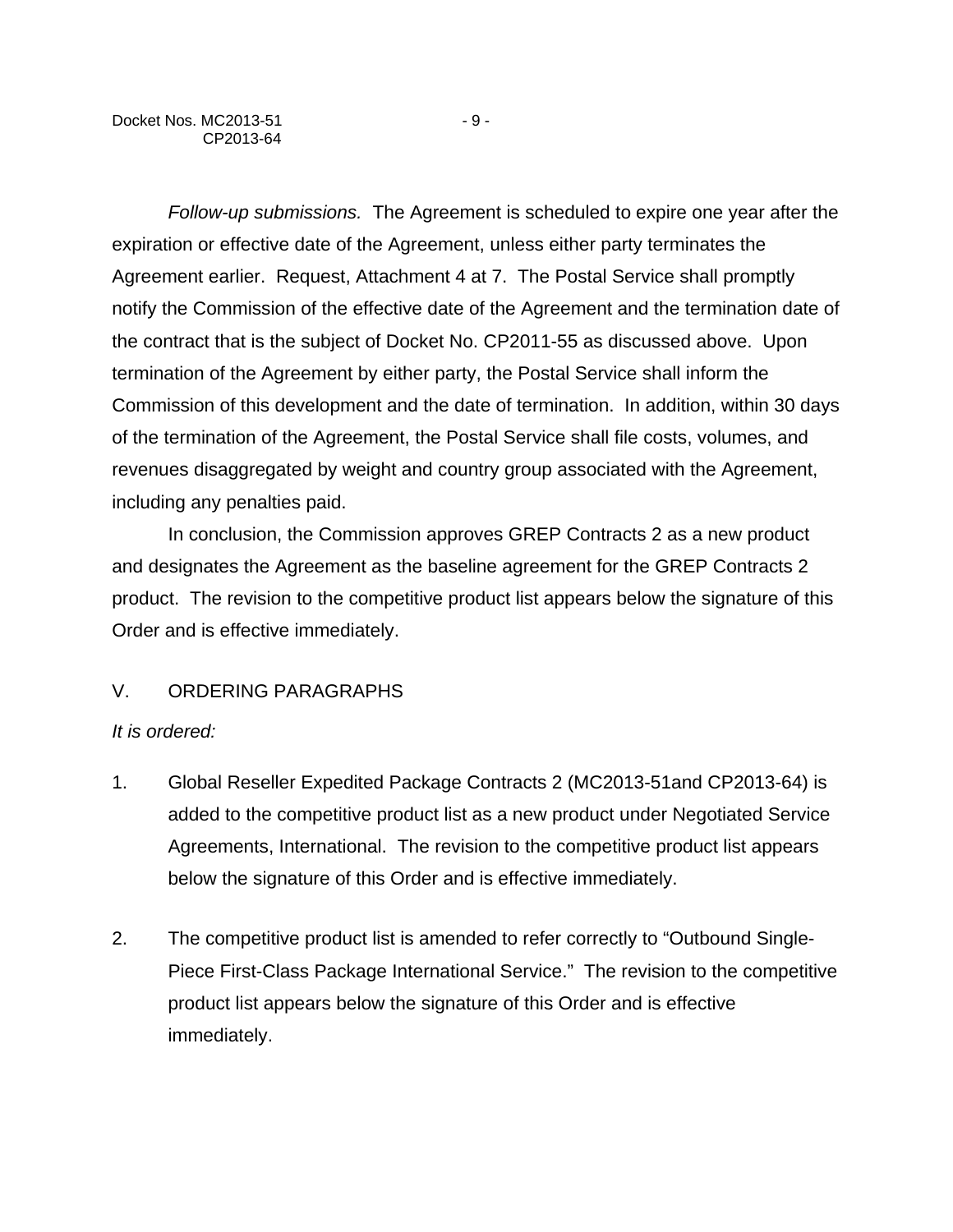- 3. The Postal Service shall notify the Commission of the effective date of the Agreement and notify it if the Agreement terminates earlier than scheduled, as discussed in this Order.
- 4. Contemporaneously with its notice of the effective date of the Agreement, the Postal Service shall file with the Commission a list of the terms of the contract approved in Docket No. CP2011-55 that continue in effect after the termination of that contract.
- 5. Within 30 days of the expiration or termination of the Agreement, the Postal Service shall file costs, volumes, and revenues disaggregated by weight and country group associated with the contract, including any penalties paid.
- 6. The draft Mail Classification Schedule will be modified as discussed in the body of this Order and as shown below the signature line of this Order.
- 7. The Secretary shall arrange for publication in the *Federal Register* of an updated product list reflecting the changes made in this Order.

By the Commission.

Ruth Ann Abrams Acting Secretary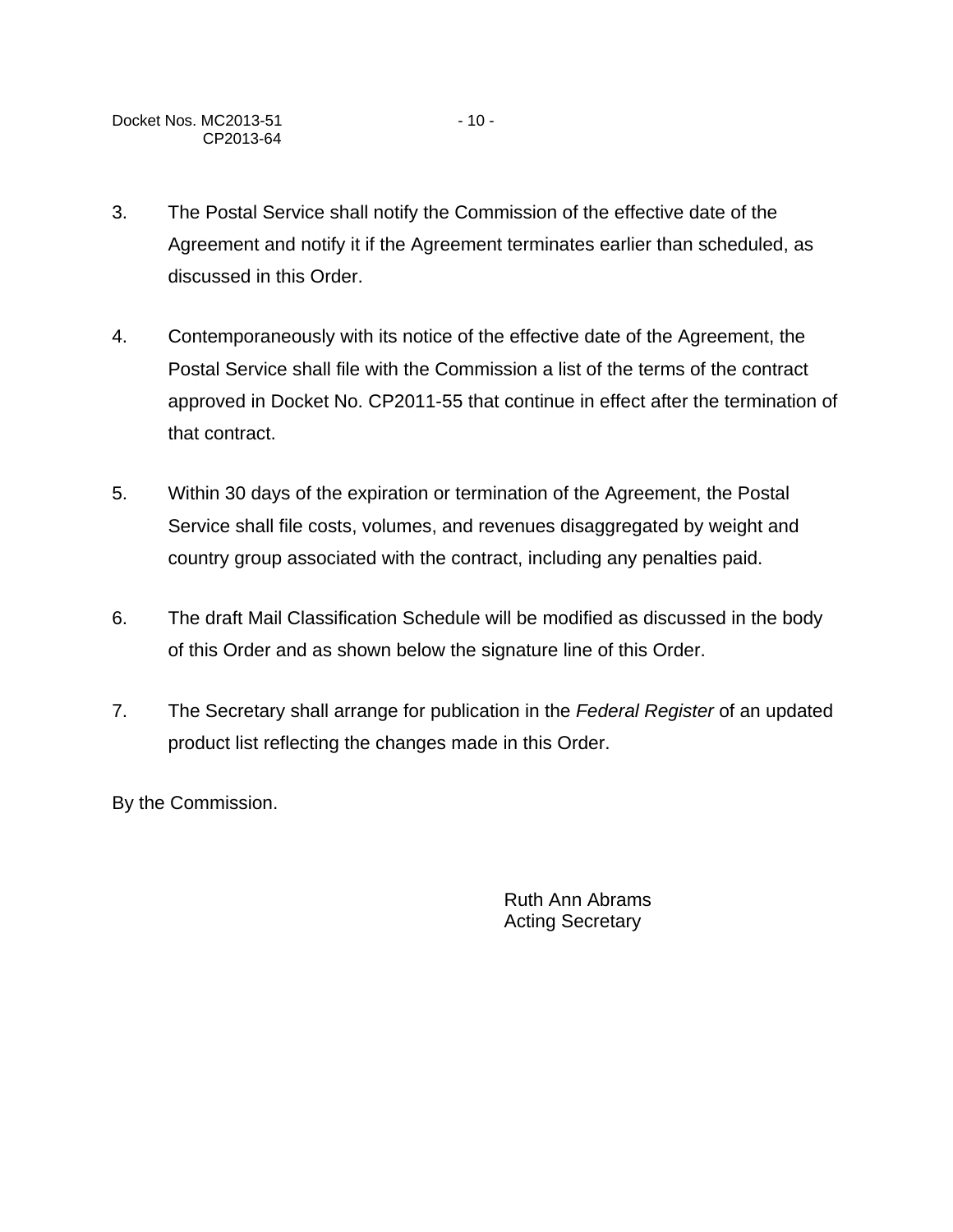Docket Nos. MC2013-51 - 11 -CP2013-64

# CHANGE IN MAIL CLASSIFICATION SCHEDULE CHANGE IN PRODUCT LIST

The following material represents changes to the product list codified in Appendix A to 39 C.F.R. part 3020, subpart A—Mail Classification Schedule. These changes reflect the Commission's order in Docket Nos. MC2013-51 and CP2013-64. The Commission uses two main conventions when making changes to the product list. New text is underlined. Deleted text is struck through.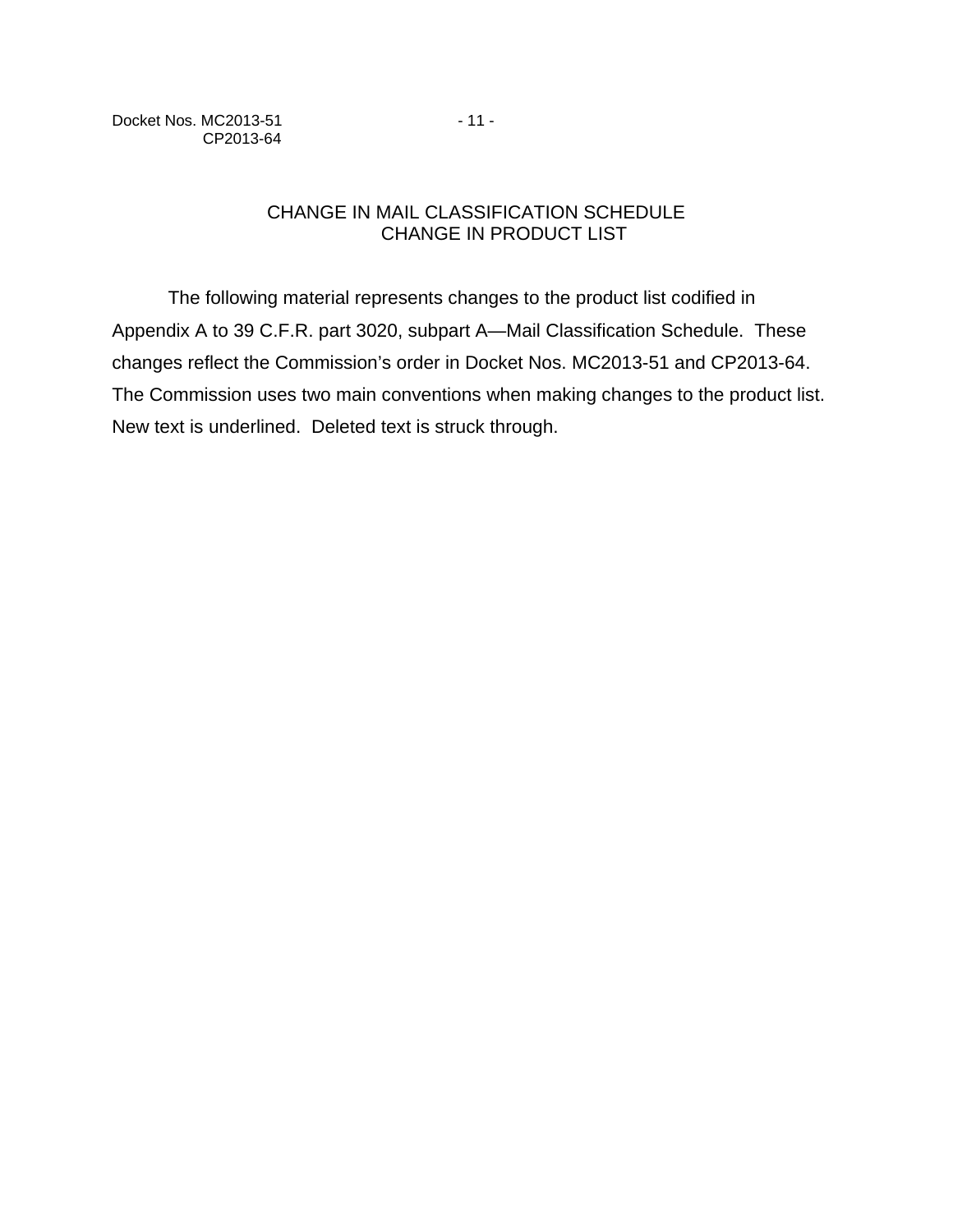Part B—Competitive Products

2000 Competitive Product List

\* \* \* \* \*

Outbound Single-Piece First-Class Package International Service

\* \* \* \* \*

# Global Reseller Expedited Package Services 2

\* \* \* \* \*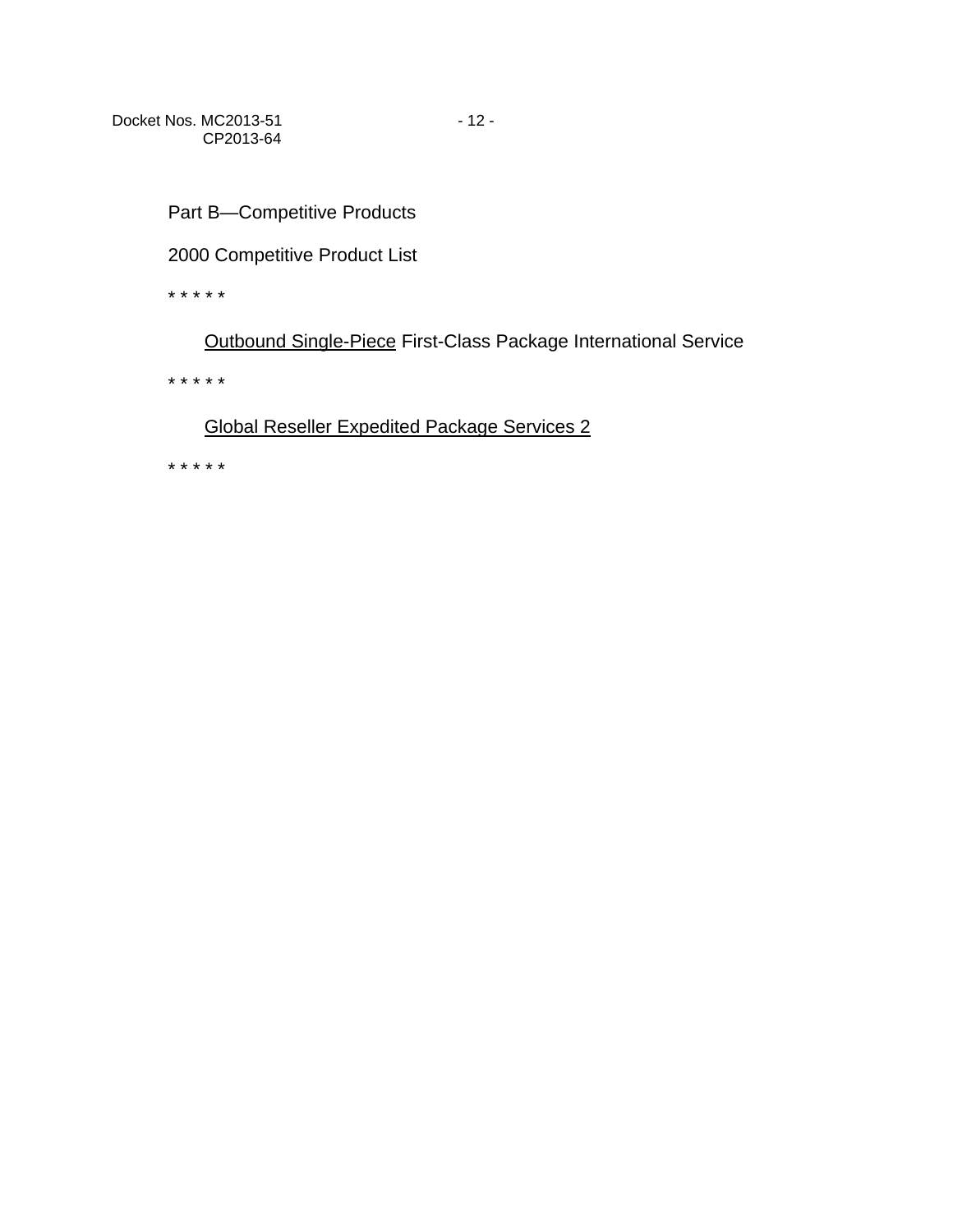| Docket Nos. MC2013-51 | $-13-$ |
|-----------------------|--------|
| CP2013-64             |        |

### **Global Reseller Expedited Package Contracts**

- 2510.7.1 Description
	- a. Global Reseller Expedited Package Contracts provide discounted prices to a reseller for Priority Mail Express International (PMEI), and/or Priority Mail International (PMI), and Outbound Single-Piece First-Class Package International Service (FCPIS) for destinations serviced by Express Mail International and Priority Mail International PMEI, PMI, and FCPIS. The reseller offers prices based on its contract to its customer (reseller's customers).
	- b. Preparation requirements are the same as for all Express Mail International and/or Priority Mail International PMEI, PMI, and FCPIS shipments with the following exceptions:
		- The reseller's customers are required to use PC Postage from an authorized PC Postage vendor for payment of postage.
		- The reseller's customers may be required to prepare specific shipments according to country specific requirements.
		- The reseller's customers may be required to tender shipments through limited acceptance channels.
	- c. The reseller must be capable of either tendering at least 5,000 pieces on international mail to the Postal Service, or paying at least \$100,000.00 in international postage to the Postal Service.
	- d. For a reseller to qualify, the contract must cover its attributable costs.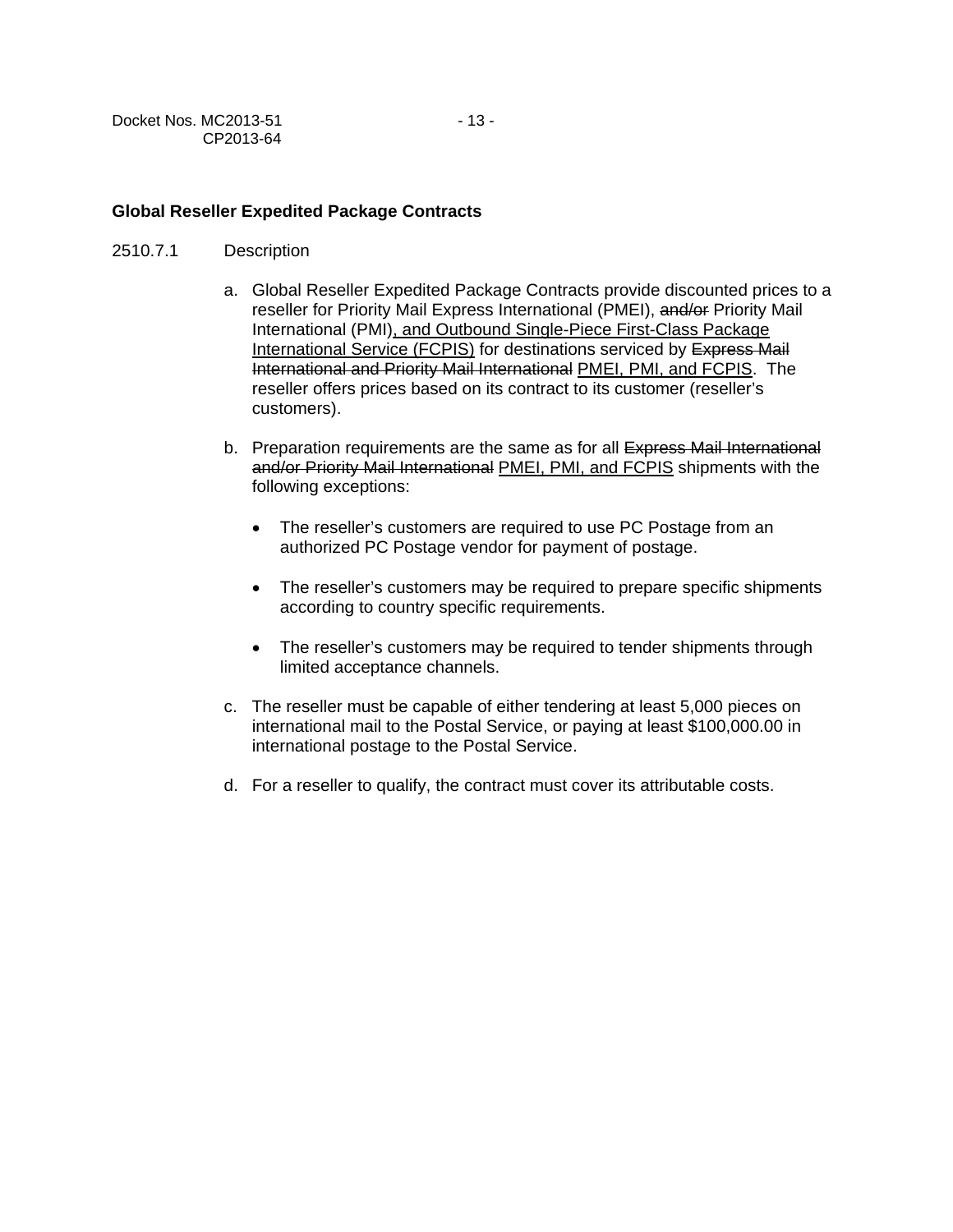### 2510.7.2 Size and Weight Limitations

### *Priority Mail Express International*

|                | Length                                 | <b>Height</b> | <b>Thickness</b> | Weight     |
|----------------|----------------------------------------|---------------|------------------|------------|
| <b>Minimum</b> | none                                   | none          | none             | See Note 1 |
| Maximum        | 36 inches                              |               |                  |            |
|                | 79 inches in combined length and girth |               |                  |            |

#### **Notes**

1. Country-specific restrictions may apply as specified in the International Mail Manual.

### *Priority Mail International*

|                      | Length                                 | <b>Height</b> | <b>Thickness</b> | Weight    |
|----------------------|----------------------------------------|---------------|------------------|-----------|
| Minimum <sup>2</sup> | 5.5 inches                             | none          | 3.5 inch         | none      |
| Maximum              | 42 inches                              |               |                  | 70 pounds |
|                      | 79 inches in combined length and girth |               |                  |           |

#### **Notes**

- 1. Weight and other exceptional size limits based on shape and destination country restrictions may apply as specified in the International Mail Manual.
- 2. Items must be large enough to accommodate postage, address and other required elements on the address side.

*Outbound Single-Piece First-Class Package International Service*

*Packages (Small Packets)*

|         | Length                                                                              | <b>Height</b> | <b>Thickness</b> | Weight   |
|---------|-------------------------------------------------------------------------------------|---------------|------------------|----------|
| Minimum | Large enough to accommodate postage,<br>address, and other required elements on the |               | none             |          |
|         | address side                                                                        |               |                  |          |
| Maximum | 24 inches                                                                           |               |                  | 4 pounds |
|         | Length plus height plus thickness of 36 inches                                      |               |                  |          |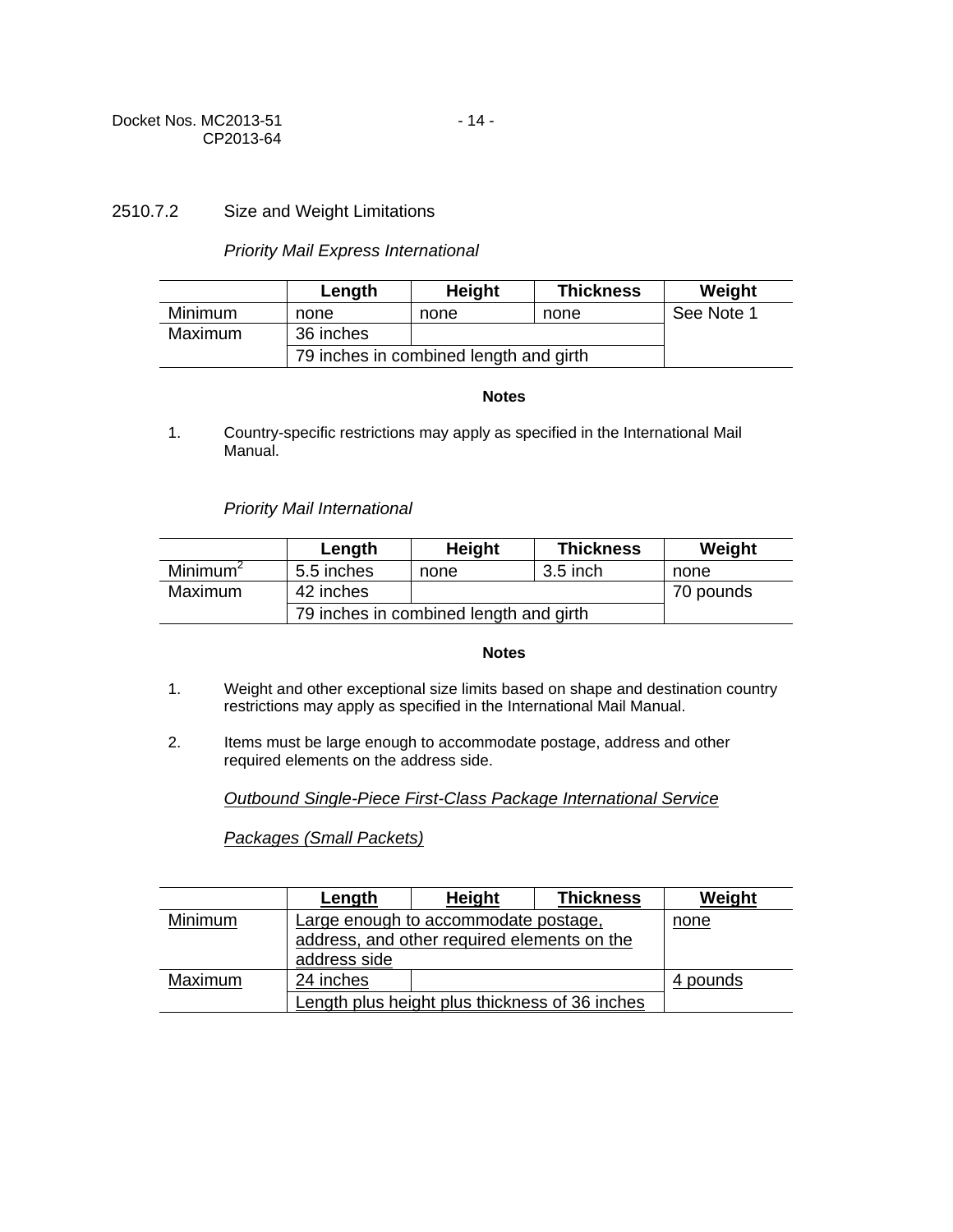*Rolls*

|                | Length    | Length plus<br>twice the diameter | Weight   |
|----------------|-----------|-----------------------------------|----------|
| <b>Minimum</b> | 4 inches  | 6.75 inches                       | none     |
| Maximum        | 36 inches | 42 inches                         | 4 pounds |

#### 2510.7.3 Minimum Volume or Revenue Requirements

The reseller must commit to varying minimum volumes or postage of Express Mail International, Priority Mail International, or both, PMEI, PMI, and/or FCPIS, on a quarterly or annualized basis.

#### 2510.7.4 Price Categories

The incentives are based on the volume or revenue commitment above a specified cost floor.

The following price categories are available for the product specified in this section:

- Global Reseller Expedited Package Contracts Priority Mail Express International
- Global Reseller Expedited Package Contracts Priority Mail International
- Global Reseller Expedited Package Contracts Outbound Single-Piece First-Class Package International Service

#### 2510.7.5 Optional Features

The following additional postal services may be available in conjunction with the product specified in this section:

- Pickup On Demand Service: PMEI and PMI only
- International Ancillary Services (2615)
	- o International Certificate of Mailing: FCPIS, PMI Flat Rate Envelopes, PMI Small Letter Post Flat Rate Boxes, PMI parcels purchased without insurance only (2615.1)